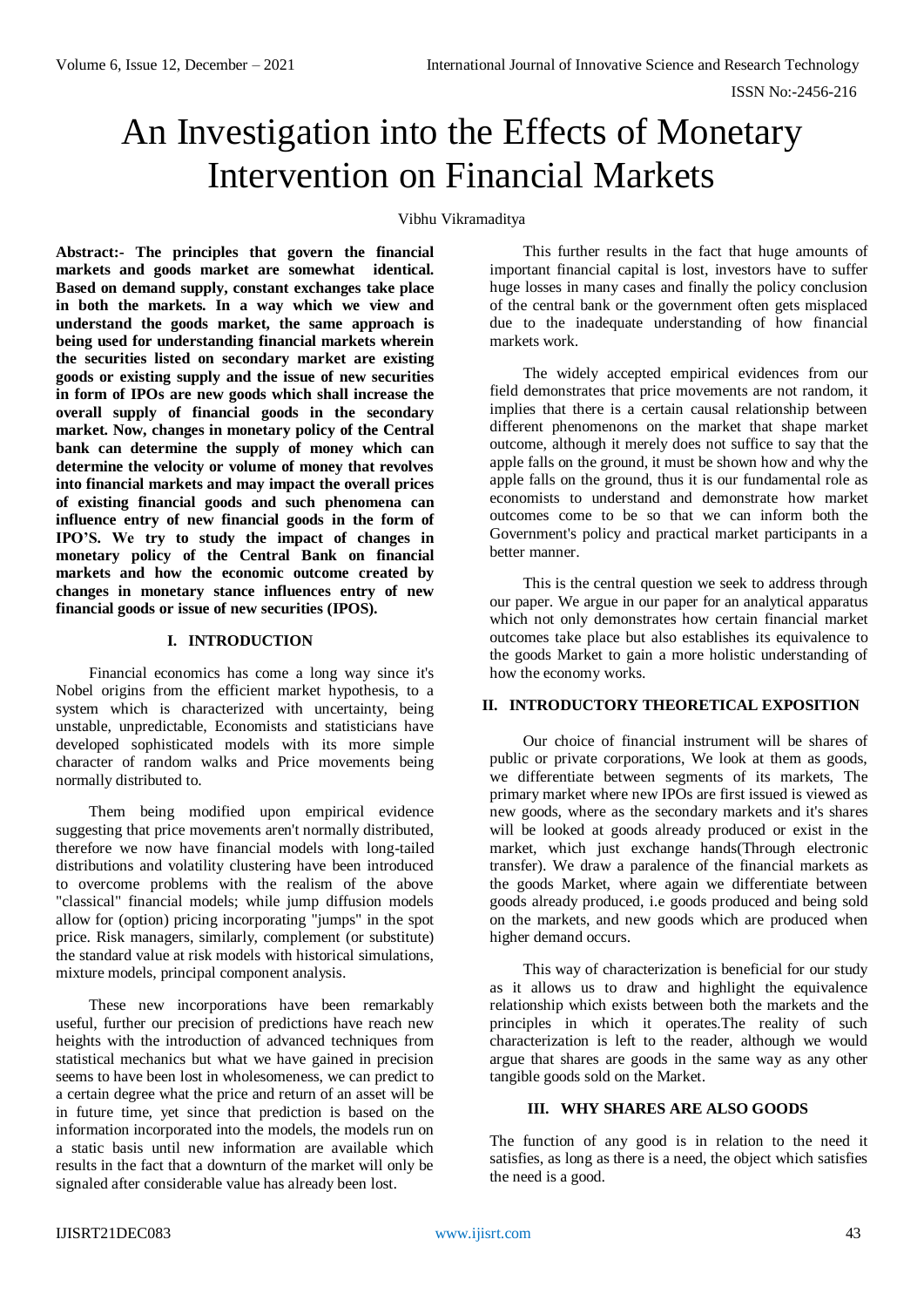A box of pencils is good only because there is demand for pencil, which is dependent on the need for it, if suppose tomorrow there is a ban on the use of writing on paper or anything else except on digital platforms, The good nature of pencil will be lost because no one would be needing it anymore to write, in a similar sense, Financial shares serve a purpose, a need to its investors, The investors has a certain amount of cash balance that he/she has the choice to either spend on consumption or save, when the economic agent decides to save his income, he prefers future consumption over present consumption and he uses the instrument/object shares to store his value or he may want to earn higher profits, Whichever maybe the case, The object shares serves a function of satisfaction of a need and thus becomes a good.

## **IV. FINANCIAL MARKETS : The Theory behind price movements**

We would be using the quantity theory of money approach with its transmission mechanism for our investigation. We start our investigation of the financial markets in a state of Equilibrium', which implies that there is constant exchanges going on in both the financial markets and the goods Market, based on the demand and supply of the goods (Normal economic goods in goods Market and shares in financial markets).

Then we have an intervention in the financial market, let's suppose the central bank expands the money supply in the economy, through either quantitative easing, open market operations of a low rate of interest. Thus we have money supply increasing, in  $MV = PY$ , money i.e. M increases, as money increases the cash balances with the investors who get the money increase, and since we know through both Keyne's income and consumption hypothesis which says the increase in consumption will always be less than the increase in income and Friedman's permanent income hypothesis, which bases consumption as a function of permanent income, thus consumption will not increase with an immediate increase in cash balances, Both the well established results imply a certain part of income will be saved. This savings will then go through investors directly on the financial markets or indirectly through banks who may use it to purchase assets, this creates an additional demand for shares, but this additional demand for shares cannot be immediately full-filed through new IPOs or new shares, what's left then is the shares which are already on the secondary market, thus the money goes towards chasing of shares on the secondary market, in  $MV = PY$ , As M increases, Since Y is fixed in form of new shares or unsubscribed shares,  $P = (M/Y)V$ , with Y fixed the prices of already existing shares increases as the velocity of transactions ( The number of daily transactions) on the financial markets, the price level keeps on increasing, This creates a temporary boom in the secondary market, this phenomenon is always widely witnessed every time the central bank announces any kind of easy money policy.

As time passes, The Corporations( supplies of shares) becomes aware of the booming secondary market, and if

they decide to increase their capitalization, they start the procedure of their listing on the primary market, and eventually supply additional or new shares in the primary market, this implies in  $MV=PY$ ,  $P=(M/Y)V$ , Y also starts increasing, As Y starts increasing a significant portion of the money currently going towards the secondary market now goes towards chasing these new goods(new/additional shares), This gradually results in tampering of the buoyancy of the secondary markets, and the amount of decrease of price level on the secondary market depends on the amount of money which goes on the primary markets from the secondary markets, This results in the formation of a new Equilibrium' on both the financial markets.

# **V. RESEARCH OBJECTIVES**

- To Understand the effect of Monetary and Fiscal Policy on creation of financial goods.
- Policy Suggestion for dealing with market downturns resulted from implementation of Monetary and Fiscal Policy.

#### *A. Research Methodology:*

To identify the impact of Monetary policy and Fiscal policy on BSE and NSE we will proceed with Usage of historical changes in policy rates to determine impact on Sensex and Nifty, then use increase in Sensex and rbi policy rates to map increase in no of IPOs.

To identify the impact of open market operations, We will approach the primary tools of Monetary policy, such as the rbi repo rate and use the data to establish a causal relationship with market index , sensex as a variable tracking the increases in prices due to increased money supply.

Further we will use multiple regression models such as log linear model, linear regression, based on monthly data, we would establish a time interval and track the rise of sensex points within that interval, once a casual relationship is established then we would look to establish a relationship of impact of changes in repo rate on increase in number of IPOs, through changes in market index.

Lastly we will use the monthly published data of release on ipo and then use regression or correlation between changes in policy rates and increase or decrease in number of IPOs, similarly increase or decrease in IPOs due to increase or decrease in Sensex.

#### *B. Data Collection resources:-*

<https://m.rbi.org.in/Scripts>

[https://finance.yahoo.com/quote/%5EBSESN/history?p=%5](https://finance.yahoo.com/quote/%5EBSESN/history?p=%5EBSESN) **[EBSESN](https://finance.yahoo.com/quote/%5EBSESN/history?p=%5EBSESN)** 

[https://rbidocs.rbi.org.in/rdocs/Publications/PDFs/176T\\_](https://rbidocs.rbi.org.in/rdocs/Publications/PDFs/176T_HB15092019D399D3A49EA24883892%20EEF1A2E2A9EDA.PDF) [HB15092019D399D3A49EA24883892](https://rbidocs.rbi.org.in/rdocs/Publications/PDFs/176T_HB15092019D399D3A49EA24883892%20EEF1A2E2A9EDA.PDF)  [EEF1A2E2A9EDA.PDF.](https://rbidocs.rbi.org.in/rdocs/Publications/PDFs/176T_HB15092019D399D3A49EA24883892%20EEF1A2E2A9EDA.PDF)

# **VI. LITERATURE REVIEW**

 **Aparna Bairagi (2017),** Markov Chain Modelling for Prediction on Future Market Price of Potatoes with Special Reference to Nagaon District: Using Markov Chain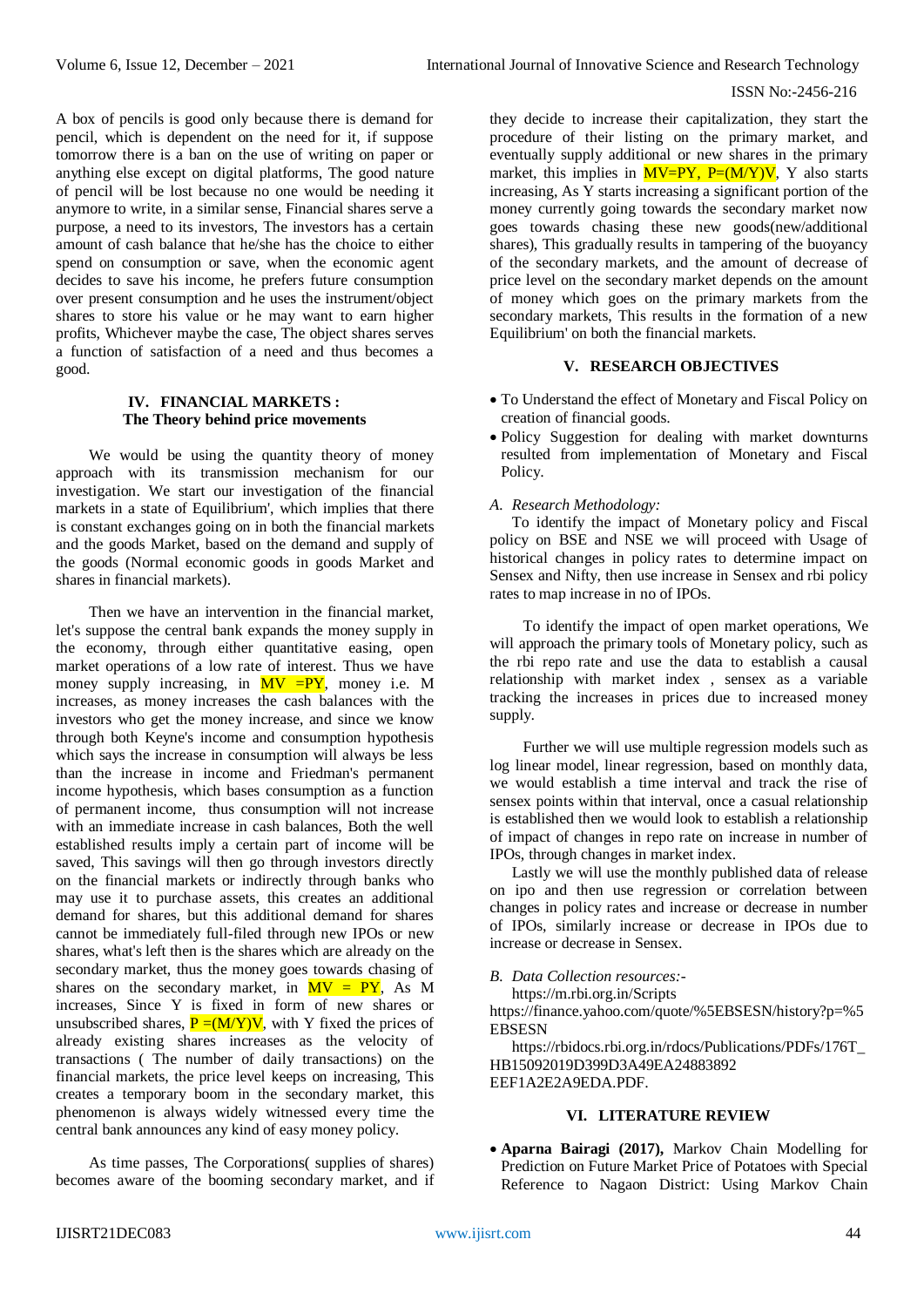Model, the research study forecasted the prices for a period of 15 consecutive days so as to predict the longterm behavior or prices of potatoes. The study, thereby, concludes that out of three states of probabilities for prices, which is they will either decrease or increase or remain the same, they found the long-term behavior of potato prices, with highest probability, to remain the same and unchangeable from the present price.

- **Mehwish Naseer and Yasir bin Tariq, 2015**: The research study provides insights and analysis on Efficient Market Hypothesis and focuses on probable causes and evidences of exceptions. The study examines the stock market efficiency of Karachi Stock Exchange.
- **Neeraj Gupta, Ashwin Edam, 2014**: The research study uses stock price of certain selected companies from NSE and uses runs test to find out the market efficiency.
- **Burton G Malkiel, 2013**: The research paper closely identifies the relationship between predictability and efficiency and provides insights about the criticism on efficiency market hypothesis. The research, thereby concludes that stock markets are more efficient and less predictable.
- **Paul Samuelson and Eugene F. Fama (1960)** The research paper explains how the efficient markets hypothesis (EMH) maintains the market prices fully reflect all available information. Developed independently by Paul A. Samuelson and Eugene F. Fama in the 1960s, this idea has been applied extensively to theoretical models and empirical studies of financial securities prices, generating considerable controversy as well as fundamental insights into the price-discovery process. The most enduring critique comes from psychologists and behavioural economists who argue that the EMH is based on counterfactual assumptions regarding human behaviour, that is, rationality.
- **ROHIT C. AKIWATKAR (2014)** The research paper talks about how the monetary policy variable such as broad money, FII growth and intermediate target (inflation rate) have a influence on Indian Stock market by using econometric method of analysis using vector error correction model on the data and analyzing their impulse response functions, graphs and forecast variance decomposition. And whole research was based on theories such as the quantity theory of money, transmission mechanism of money, rational expectations theory, efficient market hypothesis and theory of money neutrality
- **Jordi Gali and Luca Gambetti (2014)** In their research they examined the effect of exogenous monetary policy shocks on Stock Prices using a vector autoregressive model with time-varying parameters, and they found out that quarterly US Stock prices increase persistently in response to an exogenous tightening of monetary policy.
- **Martin Širůček ( 2011)** In his research he examined the effect of M2 on the US stock market indices Dow Jones Industrial Average and there is any effect on American stock market using Pearson correlation index, Dickey-Fuller stationary test and test of Granger causality, which focused on relationship between money supply (M2) and stock prices (DJIA index).
- **Darrat, A. F., and Zhong, M. (2000),** The literature examined whether or not the stock prices in both Chinese markets follow a random walk use the variance ratio test of Lo and MacKinlay (1988) and a model comparison method. In this study, the daily data of the A-share closing index prices of the Shanghai exchange from December 20, 1991 to October 19, 1998 and the Shenzhen exchange from April 4, 1991 to October 19, 1998 was taken under study for its investigation of the market behaviour. The results from variance ratio and model-comparison tests show that
- A-share indices on both Chinese stock markets do not follow a random walk. The results also showed that prices of Share indices exhibit positive autocorrelation implying the potential for predictability and also suggested that the inefficiency probably arise from thin trading and asymmetric information.
- **Moustafa (2004),** his Study examined the behaviour of prices in the United Arab Emirates (UAE) stock market. The data of daily prices of 43 stocks included in the UAE market index for the period October 2, 2001 to September 1, 2003. The study found that the returns of the 43 stocks do not follow normal distribution. However, the returns of 40 stocks out of the 43 are random at 5 per cent level of significance, the results shown by runs tests. Although the UAE stock market is newly developed and it is still very small, also suffering from infrequent trading.
- **Gupta and Kundu (2006)** his study examined the impact of union budgets on Sensex of stocks from 1991 to 2005. The study found that investors can earn super profits during the short-term and medium-term periods around the budget (up to 15 days). Also suffered from abnormal losses if the expectations of investors are not fulfilled from the budget.
- **Jayadev (1996),** The study examined the performance growth oriented mutual funds. Study used two mutual funds namely MasterGain 1991 of Unit Trust of India and Magnum Express of SBI Mutual Funds. The study period spanned was from June 1992 to March 1994. The study is concluded that both the mutual funds do not perform better than their benchmark indicators. It also concluded that Magnum express is found to be highly diversified while Mastergain is low diversified. The Study revealed that, the fund managers of both the funds are found to be poor in market timing and selectivity.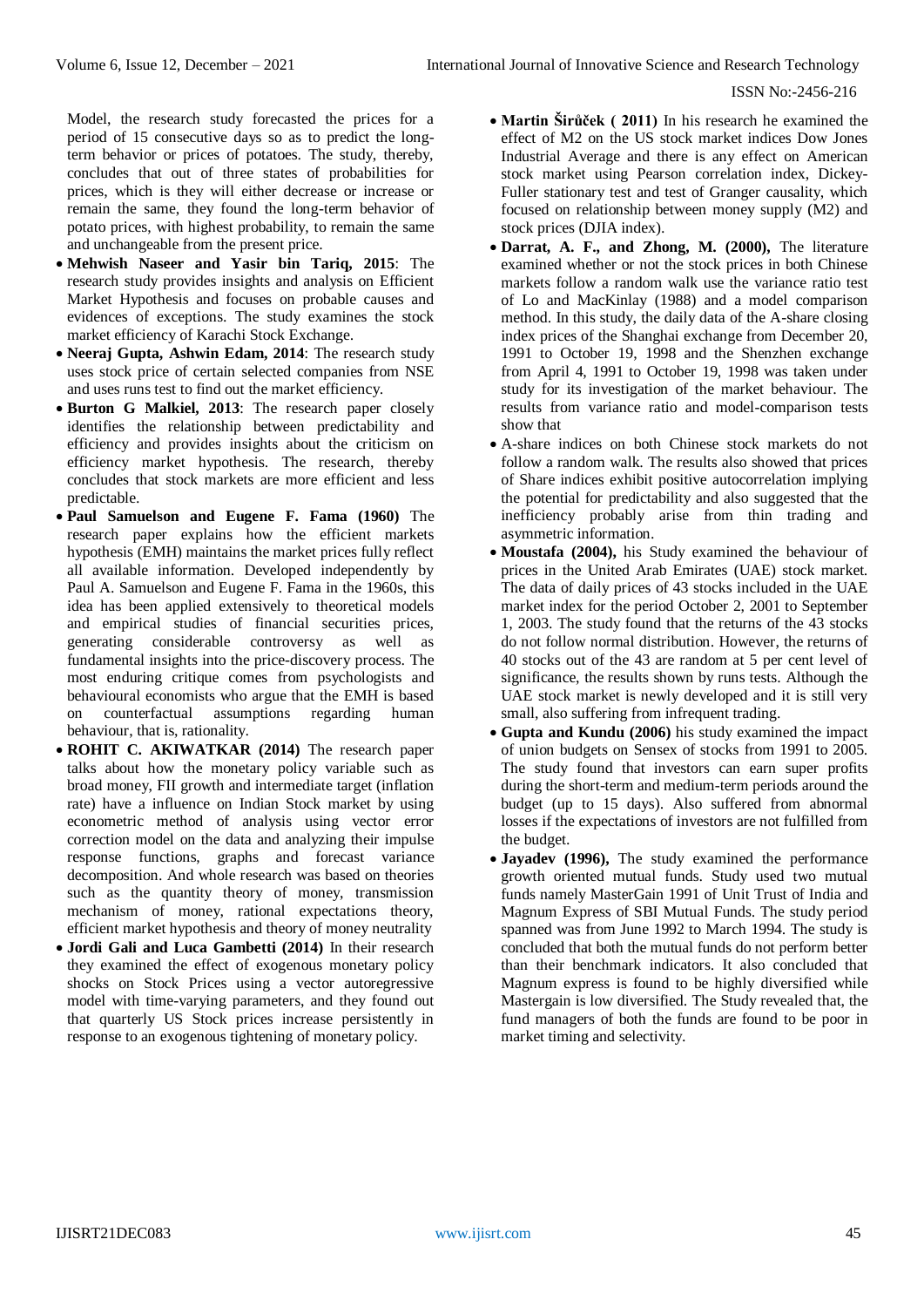#### **VII. RESULTS AND ANALYSIS**

A. *Regression Analysis:* **-** Method used - Linear probability model Regression 1

|                         |              |            | Dependent Variable :- Log(Broad Money M3) |       |        |
|-------------------------|--------------|------------|-------------------------------------------|-------|--------|
| Method :- Least squares |              |            |                                           |       |        |
| Variable                | Coefficien t | Std. Error | t-Statisti cs                             | Prob. |        |
| $\mathsf{C}$            | 19.60417     | 0.27255    | 71.9263                                   |       | 0.000  |
|                         |              |            |                                           |       |        |
| Log(Cash Reserve Ratio) | $-1.163807$  | 0.16865    | $-6.90049$                                |       | 0.0000 |
|                         |              |            |                                           |       |        |
| Log(Repo Rate)          | $-3.593426$  | 0.31043    | $-11.5755$                                |       | 0.0000 |
|                         |              |            |                                           |       |        |
| Log (Reverse Repo Rate) | 2.656974     | 0.24763    | 10.7296                                   |       | 0.0000 |
|                         |              |            |                                           |       |        |
| $R$ –Squared            | 0.678063     |            |                                           |       |        |
| Adjusted R- Squared     | 0.674305     |            |                                           |       |        |

Table No : 1

In the Above LPM MODEL,

Dependent variable is Broad Money M3

Independent Variables are Cash reserve ratio, repo rate, reverse repo rate From Taking the Above data into Consideration. The adjusted R squared value, which is a goodness of fit statistic, as it explains the variation of dependent variable from its mean value explained by the independent variables. The value is 0.67, or 67.43%, It implies that over 67% of the variation of values of dependent variable are explained by the independent variables chosen in the study.

The probability Values Are Less Than 0.1 which are considered to be very good, therefore any Estimates Done in Future, their Result Will be more likely to be significant.

 $Y = Broad$ -money M3 Y intercept = 19.60417

Coefficients (X variables)

- 1% increase in Cash Reserve Ratio causes a 1.16% decrease in Y variable.
- 1% increase in Repo rate causes 3.5% decrease in Y variable.
- 1% increase in Reserve repo rate causes an 2.65 increase in Y variable

All t stats are significant  $R^2 = 0.67$ 

This, 67%. variation in the dependent variable is explained by the independent variable

| Variable                             | Coefficien t | Std. Error | t-Statisti cs | Prob.  |
|--------------------------------------|--------------|------------|---------------|--------|
| $\overline{C}$                       | -5.189987    | 0.46182    | $-11.2378$    | 0.000  |
|                                      |              |            |               |        |
| Log (Broad Money M3)                 | 0.874329     | 0.02910    | 30.0405       | 0.0000 |
|                                      |              |            |               |        |
| Log (Monthly open market operations) | 0.005181     | 0.00470    | 1.10201       | 0.2729 |
|                                      |              |            |               |        |
| R –Squared                           | 0.896936     |            |               |        |
| Adjusted R- Squared                  | 0.895009     |            |               |        |

Table No : 2

In the Above LPM MODEL,

Dependent variable is Monthly average of BSE 100

Independent Variables are Broad Money M3, Monthly open market operations From Taking the Above data into Consideration.

The adjusted R squared value, which is a goodness of fit statistic, as it explains the variation of dependent variable from its mean value explained by the independent variables.

The value is 0.89, or 89.50%, It implies that over 89% of the variation of values of dependent variable are explained by the independent variables chosen in the study, therefore any Estimates Done in the Future, their Result Will be more likely to be significant.

 $Y = log (monthly-average)$ 

 $C = -5.18 = Y$  intercept Coefficients

*B. Regression 2*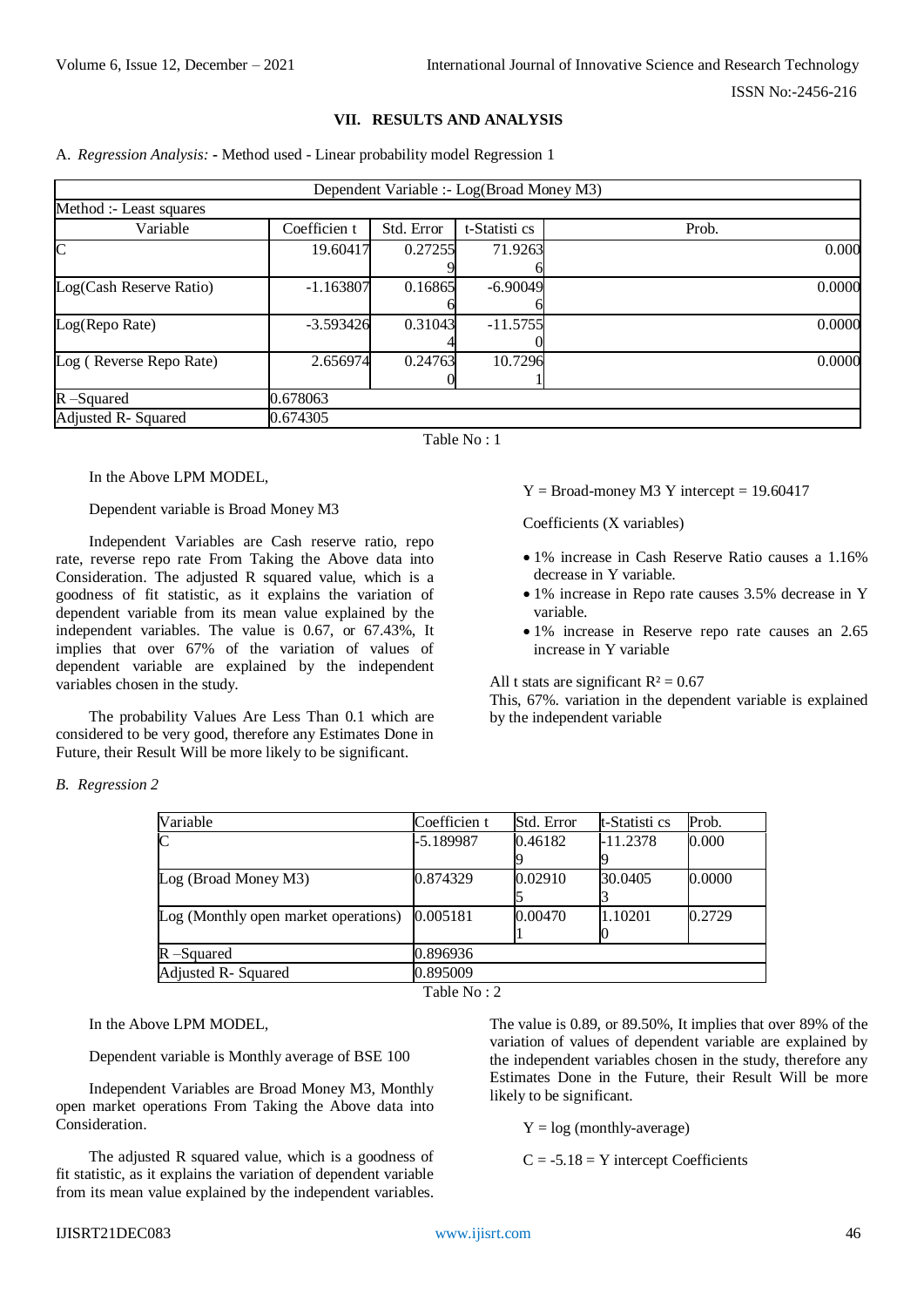1% increase in Broad-money causes a 0.87% increase in monthly-average 1% increase in monthly-open causes a 0.005% increase in monthly-average

 $R<sup>2</sup> = 0.89$  (89% variation in Dependent variable is explained by its Independent variables)

#### *C. Regression 3*

| Dependent Variable :- IPO & Offer of Sales |              |            |               |        |  |  |  |
|--------------------------------------------|--------------|------------|---------------|--------|--|--|--|
| Method :- Least squares                    |              |            |               |        |  |  |  |
| Variable                                   | Coefficien t | Std. Error | t-Statisti cs | Prob.  |  |  |  |
| $\overline{\rm C}$                         | 40.80828     | 4.36391    | 9.35130       | 0.000  |  |  |  |
| Log(Broad Money M3)                        | $-6.036263$  | 0.57345    | $-10.5261$    | 0.0000 |  |  |  |
| Log(Monthly open market operations)        | 6.544943     | 0.59198    | 11.0558       | 0.0000 |  |  |  |
| $R$ –Squared                               | 0.321563     |            |               |        |  |  |  |
| Adjusted R- Squared                        | 0.316304     |            |               |        |  |  |  |

Table  $No \cdot 3$ 

In the Above LPM MODEL,

Dependent variable is IPO & Offer of Sal

Independent Variables are Broad Money M3 and Monthly open market Operations From Taking the Above data into Consideration.

The adjusted R squared value, which is a goodness of fit statistic, as it explains the variation of dependent variable from its mean value explained by the independent variables. The value is 0.32, or 32.15%, It implies that over 32% of the variation of values of dependent variables are explained by the independent variables chosen in the study.

The probability Values Are Less Than 0.1 which are considered to be very good, therefore any Estimates Done in Future, their Result Will be more likely to be significant.

 $Y = IPO$  -and-Offer

 $C = 40.80828$  (Y intercept)

1% increase in monthly average causes a 6.5 units increase in IPO and Offer of sales 1% increase in Broadmoney causes a 6.0 units decrease in IPO and Offer of sales  $R^2 = 0.32$ 

A 32%. Variation in Y variable is explained by explanatory variables.

# **VIII. EFFECTS OF MONETARY POLICY**

The primary tool of Policy makers faced with the problem of a tapering economy, which is slowing down is to use Monetary policy, the intentions is based on the idea that, lowering the policy rate of the central bank will lower commercial bank's lending rate, and if its lowered to the point when MEC, marginal efficiency of capital which measures essential the rate of return on invested capital, will be greater than the interest rate, and Firm owners will increase their investments, giving employment and stimulating the economy in the process

This is the standard dominant view of the phenomenon, we in this paper have tried to show why such a thing won't be able to stimulate the economy, the increased money supply increases consumers and financial investors's money balances but this money is not spent on the real economy, but gets spent on the financial increases the valuations of existing assets and leading to the creation of new assets.

# **IX. CONNECTION OF REGRESSIONS TO THE THEORY**

We have Used log Lin regression models, to show how changes in Monetary policy affects money supply and then changes in money supply along with open market operations led to rising valuations of existing financial assets and led to the creation of new ones. In the process demonstrating how Monetary policy becomes ineffective for stimulating the economy.

# **X. CONCLUSION**

We asked two definite questions in our introduction in our paper, why is there a rise in financial market index and is there a different way to look and understand the financial markets than mere probabilistic models.

We have endeavored to answer both these questions in our paper and understanding the implications of our answer.

We have shown in our paper that, it is precisely due to monetary policy intended to boost the economy, that leads to increase in financial valuations through increase in money balances, we have used the framework of technical economic framework for emulations of the phenomenon, and have reached the policy conclusion that fiscal policy is better for stimulating the economy, as Monetary policy fails in achieving its set goals.

Mostly these retail investors are attracted to financial booms. With An easy monetary stance, loans are issued at lower rate and more lending is encouraged because reverse repo rate is kept low which reduces the incentive of